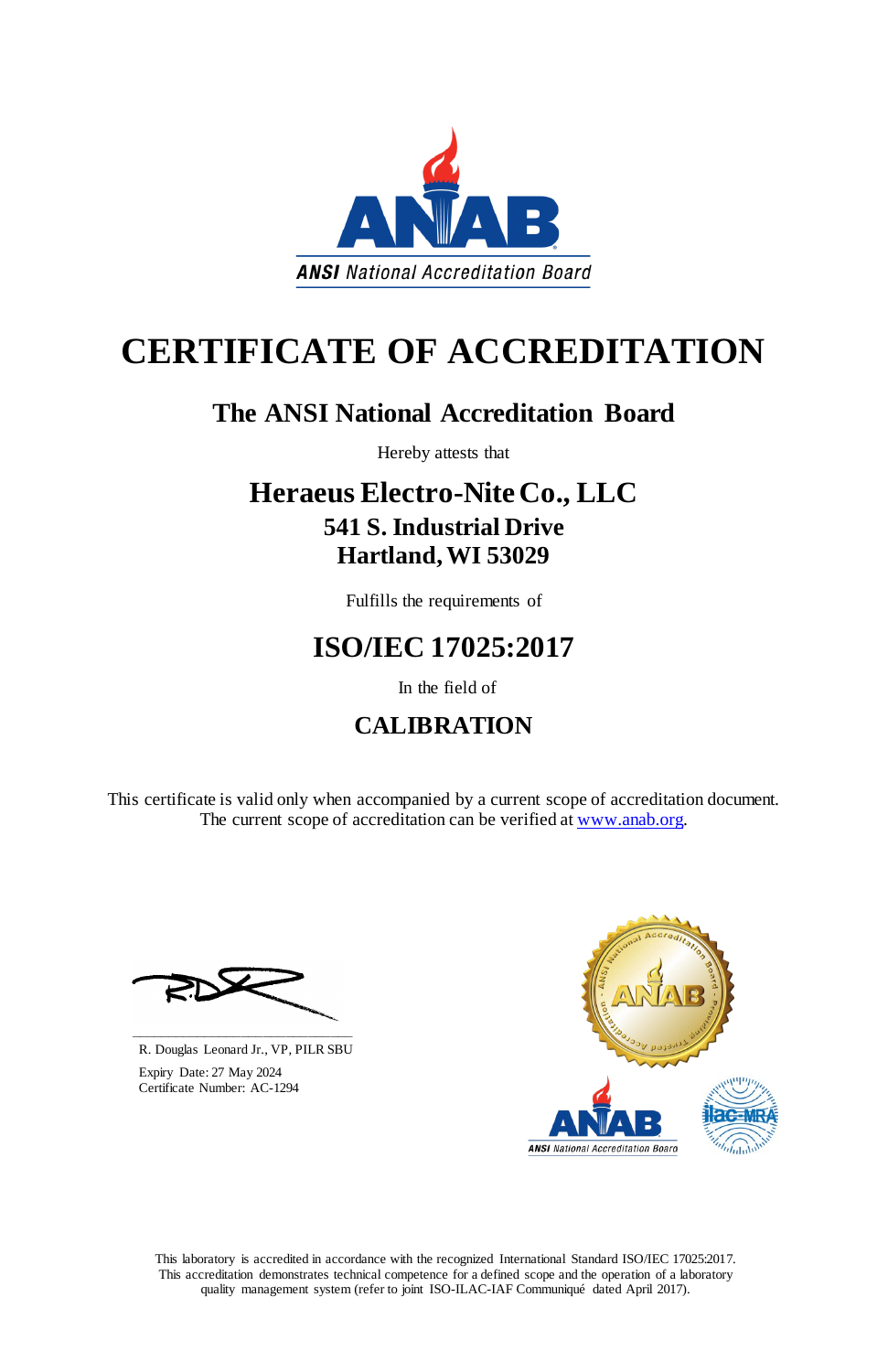

#### **SCOPE OF ACCREDITATION TO ISO/IEC 17025:2017**

### **Heraeus Electro-Nite Co., LLC**

541 S. Industrial Drive

Hartland, WI 53029<br>Wojdyla 262-369-4456

Andrew Wojdyla

[Andrew.wojdyla@heraeus.com](mailto:Andrew.wojdyla@heraeus.com) www.heraeus-electro-nite.com

### **CALIBRATION**

Valid to: **May 27, 2024** Certificate Number: **AC-1294** 

#### **Electrical – DC/Low Frequency**

| Parameter/Equipment                                                               | <b>Range</b>                                                                                                                                             | <b>Expanded Uncertainty of</b><br>Measurement $(+/-)$            | Reference Standard,<br>Method, and/or<br>Equipment         |
|-----------------------------------------------------------------------------------|----------------------------------------------------------------------------------------------------------------------------------------------------------|------------------------------------------------------------------|------------------------------------------------------------|
| DC Voltage - Measure                                                              | Up to $1V$                                                                                                                                               | $25 \mu V$                                                       | Keysight 3458A<br>Multimeter                               |
| DC Voltage $-$ Measure <sup>1</sup>                                               | Up to $200 \text{ mV}$                                                                                                                                   | $0.27 \text{ mV}$                                                | Checkmate IV CX<br>Calibrator                              |
| Electrical Simulation of<br><b>Temperature Measuring</b><br><b>Systems</b>        | (1 800 to 3 050) °F IPTS 48<br>$(1800 \text{ to } 3050)$ °F IPTS 68<br>(2450 to 3050) °F ITS 90<br>$(1\,350\,\text{to}\,1\,650)$ °C IPTS 48              | 0.3 °F<br>0.7 °F<br>0.7 °F<br>$0.1^{\circ}$ C<br>$0.4\text{ °C}$ | Fluke 9101 Ice Point Bath.<br>Agilent 34420A<br>Multimeter |
| Type B                                                                            | $(1350 \text{ to } 1650)$ °C IPTS 68<br>$(1350 \text{ to } 1650)$ °C ITS 90                                                                              | 0.3 °C                                                           |                                                            |
| Electrical Simulation of<br><b>Temperature Measuring</b><br>Systems $1$           | $(2\,450\,{\rm to}\,3\,050)$ °F IPTS 48<br>(2 450 to 3 050) °F IPTS 68<br>$(2\,450\,{\rm to}\,3\,050)$ °F ITS 90<br>$(1350 \text{ to } 1650)$ °C IPTS 48 | 2.5 °F<br>2.7 °F<br>2.5 °F<br>$1.3 \degree C$                    | Checkmate IV CX<br>Simulator                               |
| Type B                                                                            | $(1350 \text{ to } 1650)$ °C IPTS 68<br>$(1\,350\,\text{to}\,1\,650)$ °C ITS 90                                                                          | $1.4\degree C$<br>$1.4\text{ °C}$                                |                                                            |
| Electrical Simulation of<br><b>Temperature Measuring</b><br><b>Systems</b>        | $(800 \text{ to } 2\,250)$ °F IPTS 48<br>(800 to 2 250) °F IPTS 68<br>$(800 \text{ to } 2250)$ °F ITS 90                                                 | 0.2 °F<br>$0.2 \text{ }^{\circ}F$<br>0.2 °F                      | Fluke 9101 Ice Point Bath,<br>Agilent 34420A<br>Multimeter |
| Type K                                                                            | (450 to 1 225) °C IPTS 48<br>(450 to 1 225) °C IPTS 68<br>$(450 \text{ to } 1225)$ °C ITS 90                                                             | $0.1\degree C$<br>$0.1 \degree C$<br>$0.1\text{ }^{\circ}C$      |                                                            |
| Electrical Simulation of<br><b>Temperature Measuring</b><br>Systems $1$<br>Type K | (800 to 2 250) °F IPTS 48<br>(800 to 2 250) °F IPTS 68<br>(800 to 2 250) °F ITS 90                                                                       | 2.5 °F<br>2.3 °F<br>2.5 °F                                       | Checkmate IV K Simulator                                   |